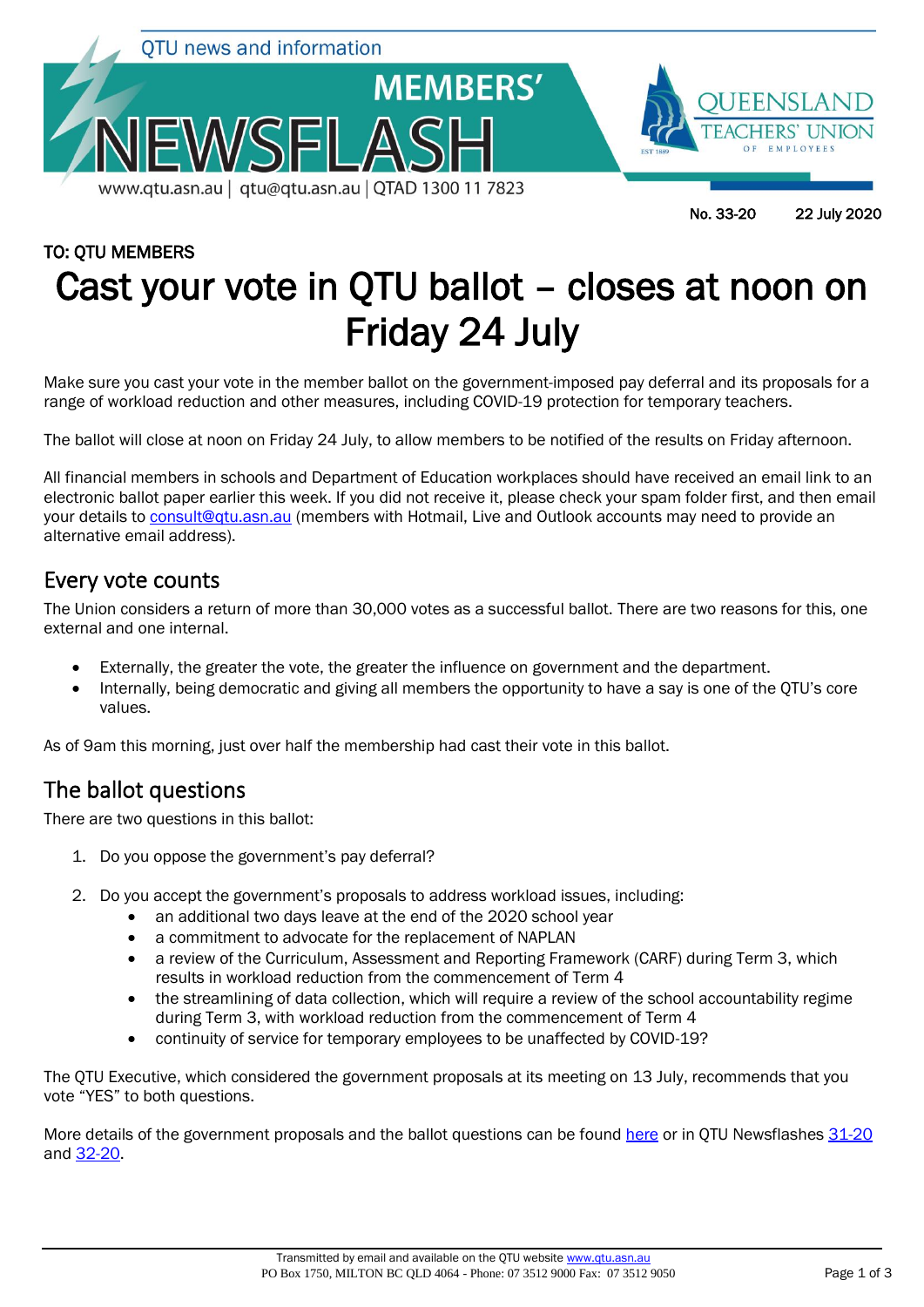# Workload Advisory Council

Members are encouraged to continue to complete submissions to the Workload Advisory Council (WAC). At the beginning of this week, more than 500 submissions had been received. We are currently unable to report on the themes emerging in the submissions due to the survey structure, reporting capabilities and attachments that many respondents are providing.

Thank you to members and branches who have provided submissions. The more submissions received by the WAC, the more awareness the government and the Department of Education will have of workload issues, encouraging relevant action. Work on this analysis will commence closer to the end of the submissions process, which remains open until midnight Sunday 16 August. Submissions can be accessed through OnePortal.

The reviews of the Curriculum, Assessment and Reporting Framework (CARF) and the school accountability regime are intended to lead to tangible (though not final) changes in those areas within a short timeframe.

They will proceed in parallel to the WAC submission process, which is currently underway after a COVID-19 delay. The WAC was established under the 2019 enterprise bargaining agreement to address workload over the three years of the agreement.

#### First stage of Public Service Act changes in Parliament

On Thursday 16 July, the Queensland Government introduced the first stage of changes to the Public Service Act, based on the report by Peter Bridgman, "A Fair and Responsive Public Service for All".

Though the process has been frustratingly slow at times, the legislative and other changes represent a significant improvement in the terms and conditions of public service employment, which have always been a combination of industrial and legislative regulations.

Since January, the QTU, along with other public sector unions and government representatives, has participated in a Joint Advisory Committee to negotiate and develop the proposed changes.

As far as employment arrangements are concerned, the first stage of legislative reforms are directed at:

- employment security in the public sector
- reforms to investigation, discipline and grievance processes to promote positive performance management.

More specifically, the legislative changes include:

- a statement that permanent employment is the default basis for employment in the public service, with insecure employment limited to defined circumstances
- a review of employment status for temporary and casual employees after one year (compared to the current two years)
- transfer of responsibility for appeals under the Public Service Act to the Queensland Industrial Relations Commission
- a requirement to apply legislative positive performance principles before commencing disciplinary action
- publication of binding directives, to apply to a number of areas like investigations and discipline, to replace non-binding guidelines.

The issues associated with investigations, suspension of employees and disciplinary action have been a significant and ongoing area of concern to the QTU and Holding Redlich, the QTU's lawyers. In August 2018, the QTU presented a summary of frequent flaws in department investigative processes. While the QTU has continued to argue individual cases as they arise, the broader systemic issues raised by the QTU became part of the Bridgman Review. In particular, these included the misuse of disciplinary investigations in circumstances that should be addressed in the normal course of management. These issues have been a significant focus for the QTU in the Joint Advisory Committee and the review process that preceded it.

The legislative changes will involve new public service directives on discipline, investigations, suspension and positive performance management. The directives will be binding on the department and other agencies, whereas current guidelines are non-binding and cannot be relied on in disputes.